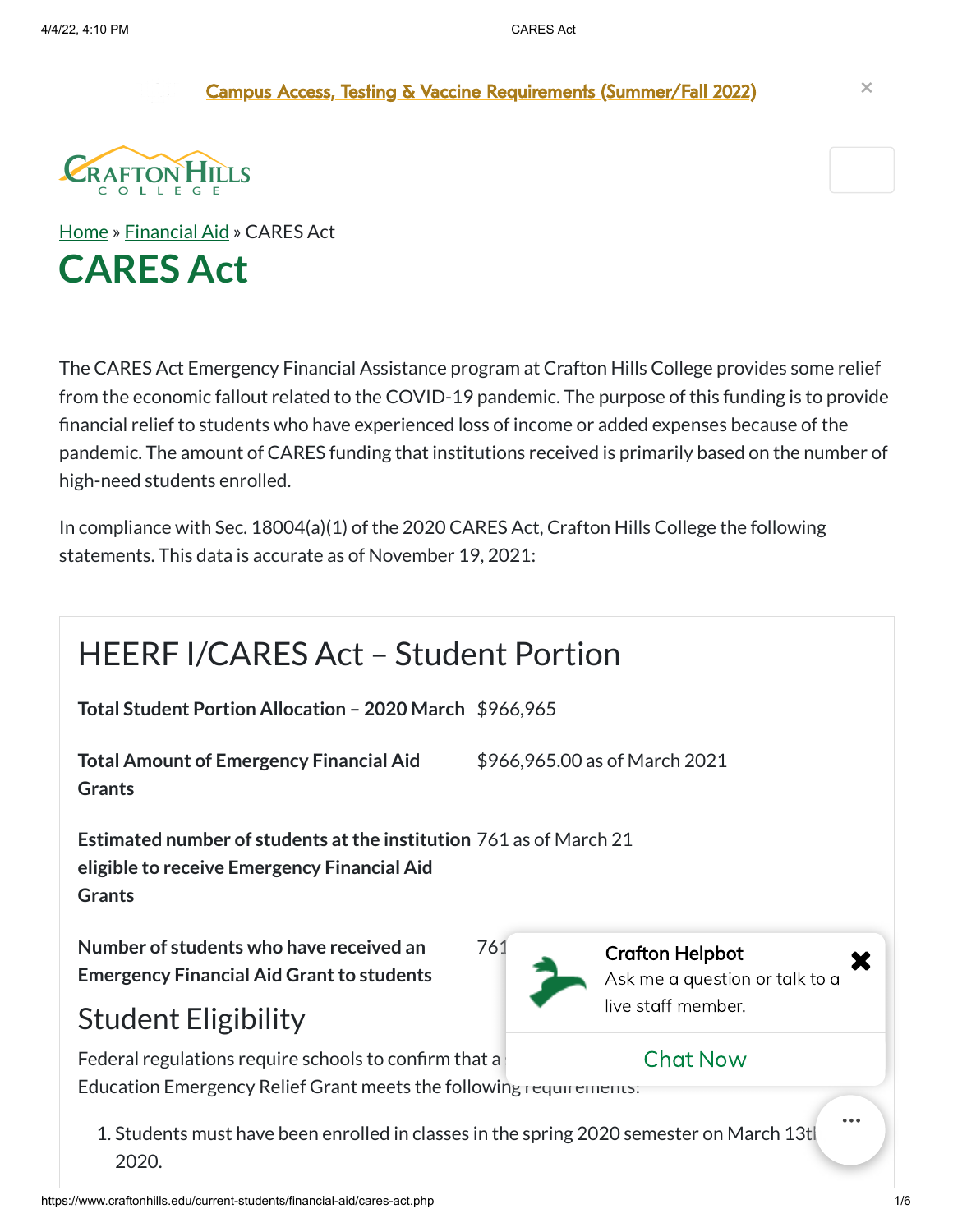- 2. Students must be eligible to receive federal financial aid and must:
	- Be a US Citizen or an eligible non-citizen
	- Have a valid Social Security number
	- Registered with the Selective Service, if you are a male (you must register between the ages of 18 and 25)
	- Not be in default on a federal student loan
	- Not owe money on a federal student grant
	- Have a cumulative grade point average (GPA) of 2.00 or higher and 67% completion rate
	- Have a high school diploma or GED
	- Be enrolled in a Programs leading to a degree or certificate Student Selection/ Methodology: Federal Regulations determine criteria by the research department to identify eligible.

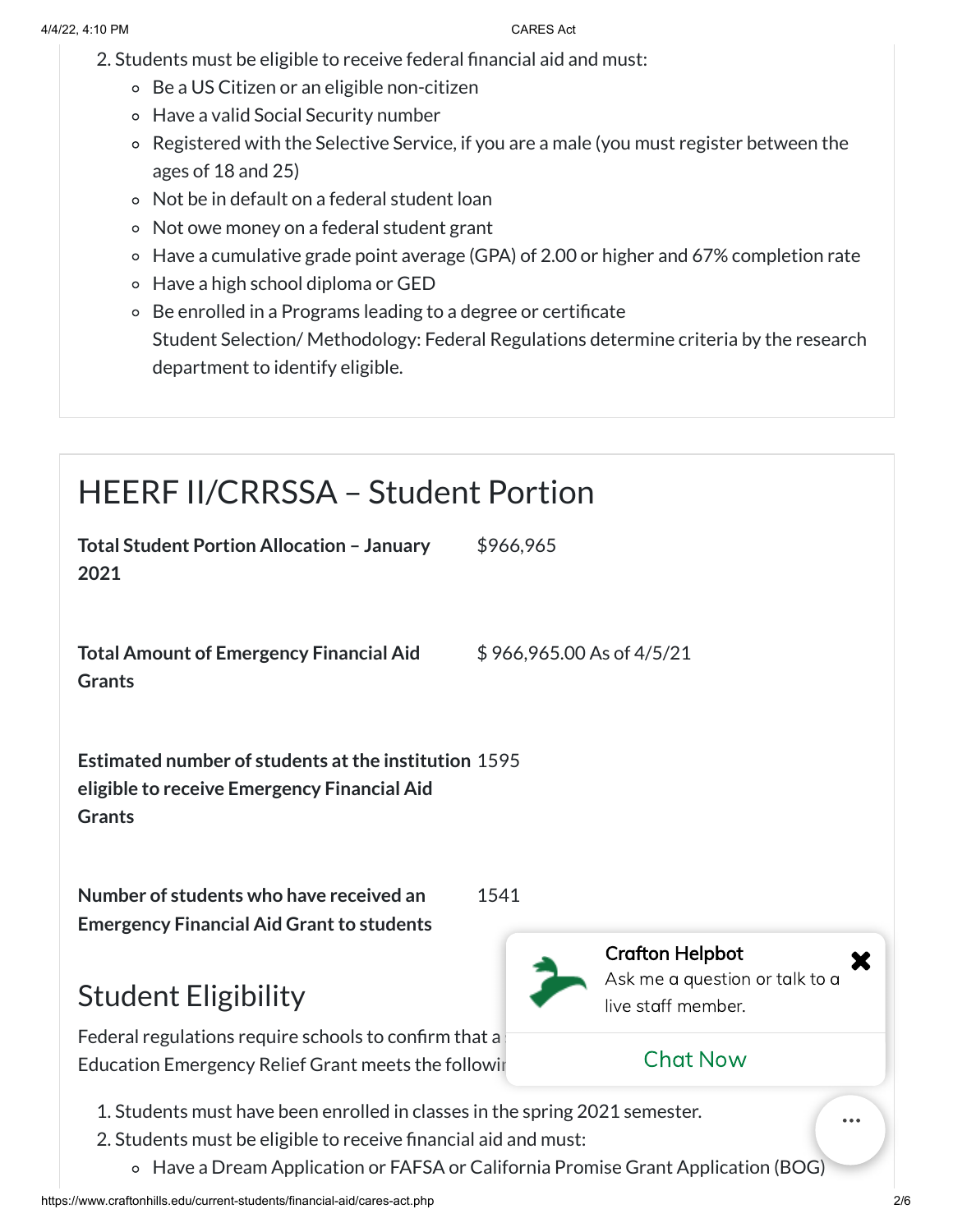Having the above demonstrated Financial Aid need.

Student Selection/ Methodology: Federal Regulations determine criteria by the research department to identify eligible.

### HEERF III/America Rescue Plan – Student Portion

**Total Student Portion Allocation – March 2021** \$3,695,000

**Total Amount of Emergency Financial Aid Grants** \$1,972,250.00 As of 3/31/21

**Number of students atthe institution eligible to** 2809 **receive Emergency Financial Aid Grants**

**Number of students who have received an Emergency Financial Aid Grant to students** 2792

### Student Eligibility

Students receiving CARES Act Higher Education Emergency Relief Grant meet the following requirements:

To be eligible a student should meet the following requirements:

- Have a current home location of "CHC"
- They have to be currently enrolled in at least one course in Spring 2022
- They need to have a 2.0 GPA in one of the three prior terms of enrollment (Spring 2021, Summer 2021, Fall 2021 ) OR they have to be a first time student in Spring 2022

Assuming they met this criteria, then this is how they were prioritized

- Priority 1: Students that are Pell recipients with  $\epsilon$
- Priority 2: Students that are CCCPG Recipients
- Priority 3: They do not priority 1 or 2 but do have those GPA requirements I mentioned above)

Student Selection/ Methodology: Federal Regulations department to identify eligible.



Crafton Helpbot Ask me a question or talk to a live staff member.

#### Chat Now

https://www.craftonhills.edu/current-students/financial-aid/cares-act.php 3/6

X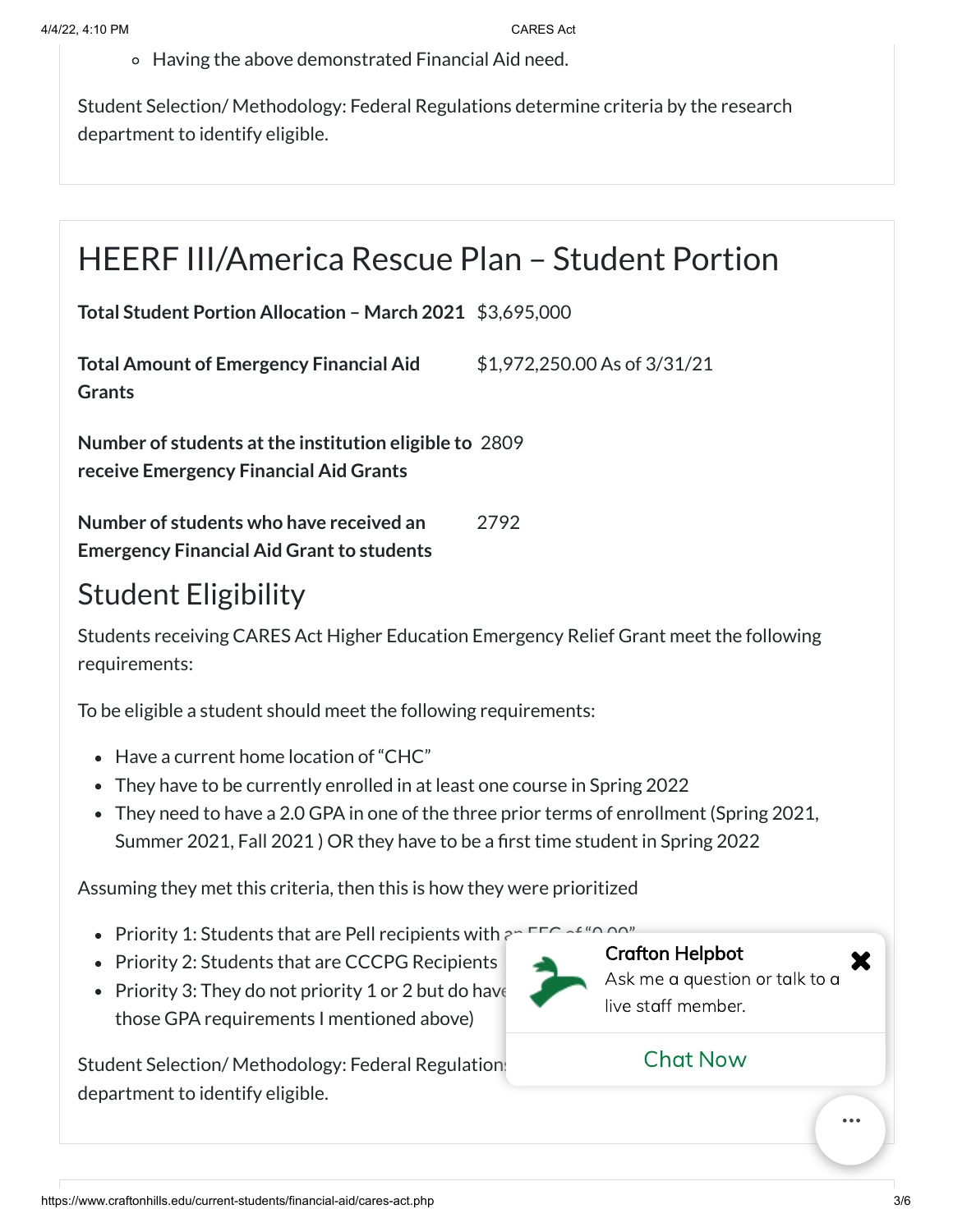# Institutional Portion

| Report                                                                            | <b>Posted Date to Website</b> |
|-----------------------------------------------------------------------------------|-------------------------------|
| Period Ending 9/30/20 Quarterly Budget and<br><b>Expenditure Reporting (pdf)</b>  | 2/4/21                        |
| Period Ending 12/31/20 Quarterly Budget and<br><u>Expenditure Reporting (pdf)</u> | 2/2/21                        |
| Period Ending 3/31/21 Quarterly Budget and<br><u>Expenditure Reporting (pdf)</u>  | 4/30/21                       |
| Period Ending 6/30/21 Quarterly Budget and<br><u>Expenditure Reporting (pdf)</u>  | 9/22/21                       |
| Period Ending 9/30/21 Quarterly Budget and<br><u>Expenditure Reporting (pdf)</u>  | 10/12/21                      |
| Period Ending 9/30/21 Quarterly Budget and<br><u>Expenditure Reporting (pdf)</u>  | 1/10/22                       |
| Period Ending 12/31/21 Quarterly Budget and<br><b>Expenditure Reporting (pdf)</b> | 1/10/22                       |

## Update Archive

- $-04/04/22$  $-04/04/22$  (pdf)
- $\cdot$  [01/10/22](https://www.craftonhills.edu/current-students/financial-aid/documents/cares-act-page-01-10-22.pdf) (pdf)
- $\cdot$  [12/21/21](https://www.craftonhills.edu/current-students/financial-aid/documents/cares-act-page-12-21-21.pdf) (pdf)
- $\cdot$  [12/13/21](https://www.craftonhills.edu/current-students/financial-aid/documents/cares-act-page-12-13-21.pdf) (pdf)
- $\cdot$   $11/19/21$  (pdf)
- $\cdot$  [10/12/21](https://www.craftonhills.edu/current-students/financial-aid/documents/cares-act-page-10-12-21.pdf) (pdf)
- $\cdot$  [09/22/21](https://www.craftonhills.edu/current-students/financial-aid/documents/cares-act-page-9-22-21.pdf) (pdf)
- [08/23/21](https://www.craftonhills.edu/current-students/financial-aid/documents/cares-act-page-8-23-21.pdf) (pdf)
- [04/30/21](https://www.craftonhills.edu/current-students/financial-aid/documents/casres-act-page-4-30-21.pdf) (pdf)
- $\cdot$  [02/04/21](https://www.craftonhills.edu/current-students/financial-aid/documents/cares-act-page-2-4-21.pdf) (pdf)
- $-02/02/21$  $-02/02/21$  (pdf)
- $\cdot$  [01/13/21](https://www.craftonhills.edu/current-students/financial-aid/documents/cares-act-page-1-13-21.pdf) (pdf)
- $\cdot$  [10/29/20](https://www.craftonhills.edu/current-students/financial-aid/documents/cares-act-page-10-29-20.pdf) (pdf)

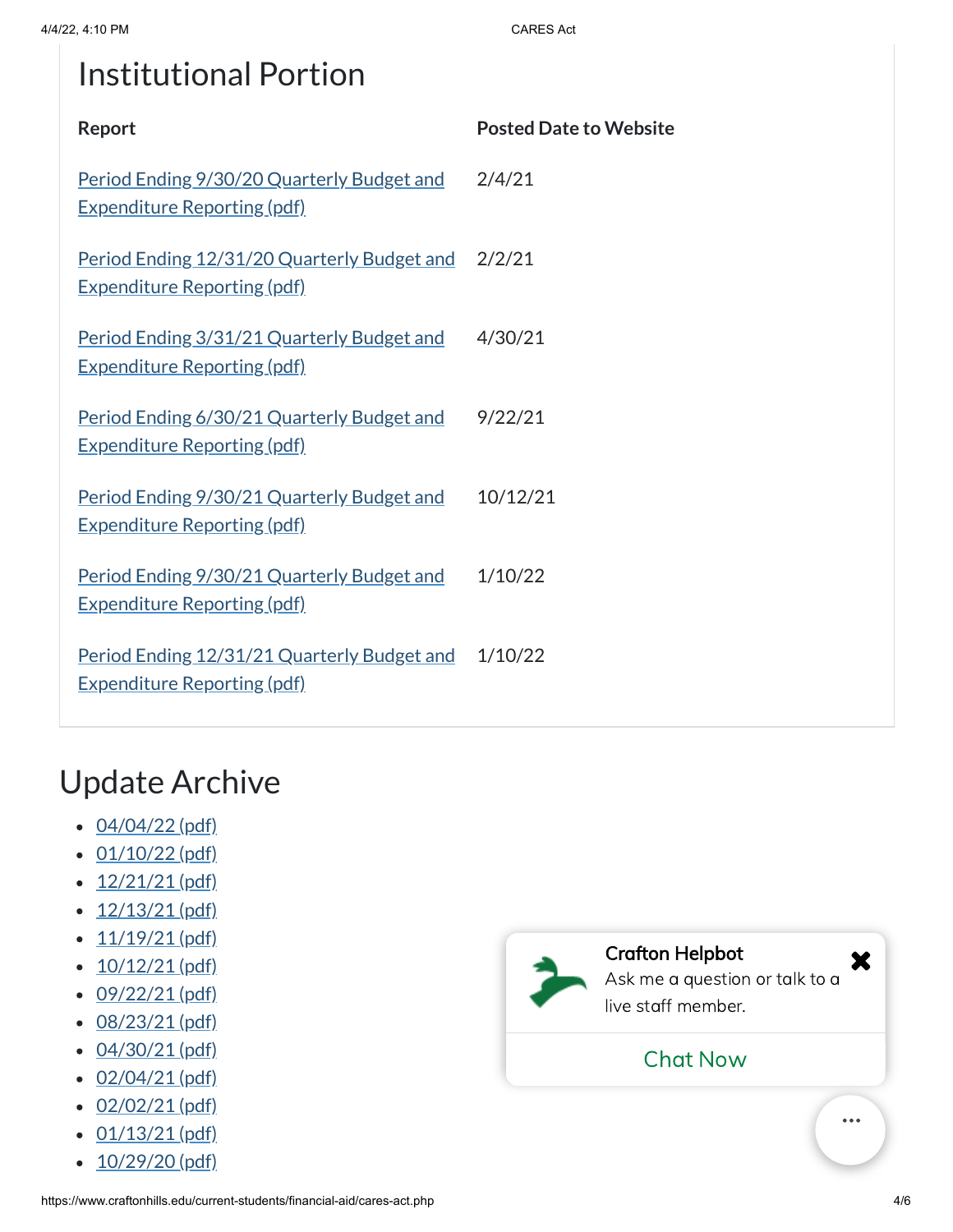- $-08/06/20$  $-08/06/20$  (pdf)
- $\cdot$  [07/07/20](https://www.craftonhills.edu/current-students/financial-aid/documents/cares-act-page-7-7-20.pdf) (pdf)
- $\cdot$  [06/30/20](https://www.craftonhills.edu/current-students/financial-aid/documents/cares-act-page-6-30-20.pdf) (pdf)
- $\cdot$  [06/23/20](https://www.craftonhills.edu/current-students/financial-aid/documents/cares-act-page-6-23-20.pdf) (pdf)

Website Updated: 4/4/22

# **[Financial](https://www.craftonhills.edu/current-students/financial-aid/index.php) Aid**

Online [Services](https://www.craftonhills.edu/current-students/financial-aid/online-services.php) [CARES](https://www.craftonhills.edu/current-students/financial-aid/cares-act.php) Act Apply for [Financial](https://www.craftonhills.edu/current-students/financial-aid/apply-for-financial-aid/index.php) Aid [California](http://www.csac.ca.gov/dream_act.asp) Dream Act CA Promise Grant Fee Waiver (BOG) [Changes](https://www.craftonhills.edu/current-students/financial-aid/bog-changes) CA [Promise](https://www.craftonhills.edu/current-students/financial-aid/bog-fee-waiver) Grant Fee Waiver (BOG) 2021-2022 CA Promise Grant Fee Waiver (BOG) [Application](https://www.craftonhills.edu/current-students/financial-aid/2020-2021-old-bog.php) **[Scholarships](https://www.craftonhills.edu/current-students/scholarships/index.php)** [Financial](https://www.craftonhills.edu/current-students/financial-aid/financial-literacy.php) Literacy Which Financial [Aid Program](https://www.craftonhills.edu/current-students/financial-aid/which-financial-aid-program/index.php) is for Me? Satisfactory [Academic Progress](https://www.craftonhills.edu/current-students/financial-aid/academic-progress/index.php) [Return](https://www.craftonhills.edu/current-students/financial-aid/return-of-title-iv-funds) of Title IV Funds Student Rights [and Responsibilities](https://www.craftonhills.edu/current-students/financial-aid/documents/rights-and-responsibilities-2022.pdf) (pdf) **[GPA](https://www.craftonhills.edu/current-students/financial-aid/gpa)** BankMobile [Disbursements](https://www.craftonhills.edu/current-students/financial-aid/bankmobile.php) Student Financial [Aid Handbook](https://www.craftonhills.edu/current-students/financial-aid/documents/student-financial-aid-handbook-2021-2022-completed-3-29-22.pdf) (pdf)

Cash [Management](https://www.craftonhills.edu/current-students/financial-aid/cash-management-contract.php) Contract

Financial [Aid Forms](https://www.craftonhills.edu/current-students/financial-aid/forms.php)

[Financial](https://www.craftonhills.edu/current-students/financial-aid/financial-aid-staff.php) Aid Staff



#### Crafton Helpbot

Ask me a question or talk to a live staff member.

#### Chat Now

https://www.craftonhills.edu/current-students/financial-aid/cares-act.php 5/6

X